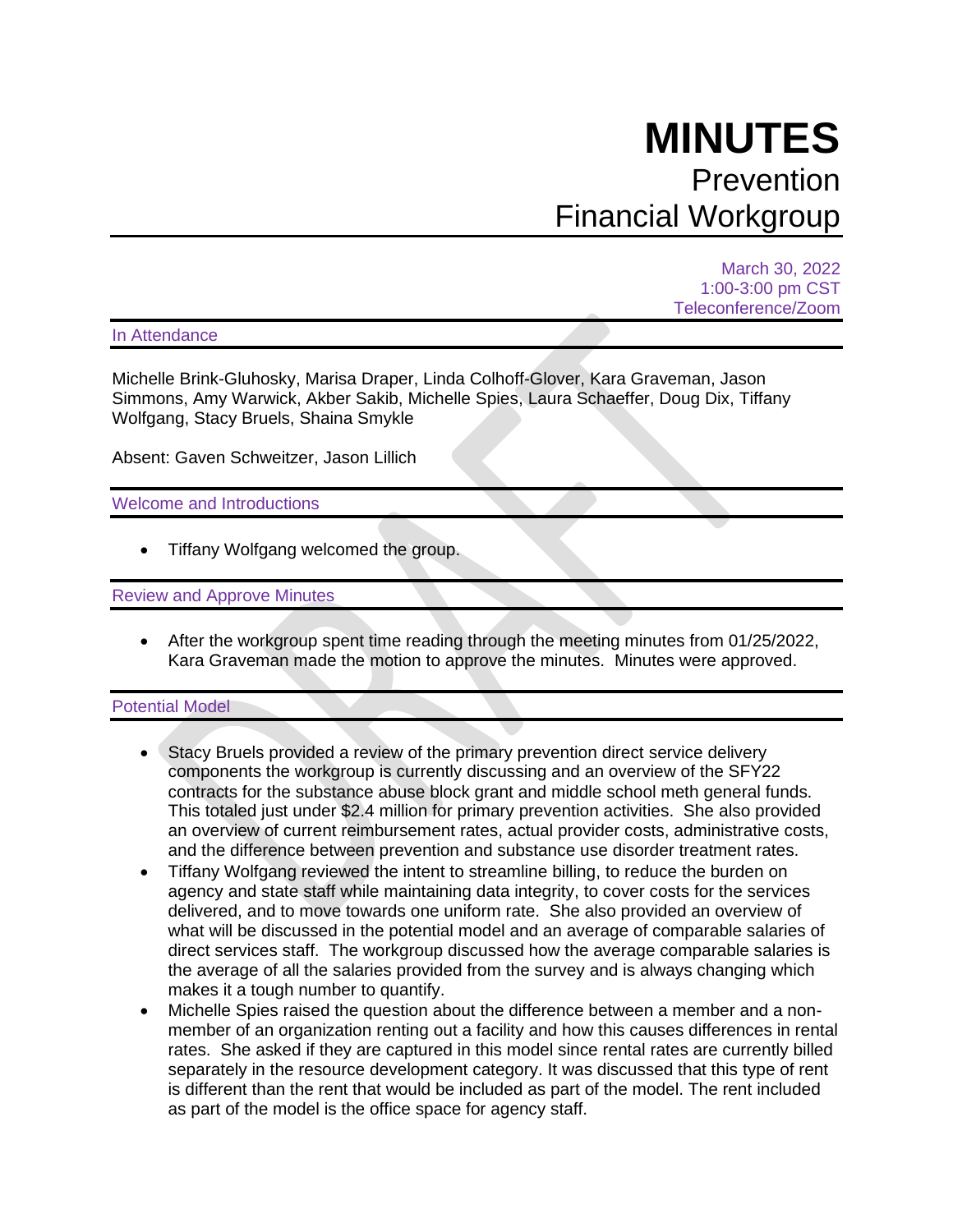- Tiffany Wolfgang reviewed the potential rate model from steps 1-8. The model is different than the structure for treatment since it factors in the majority of staff time and there is less non-billable time, then also factoring in salary, benefits, operational costs, and an indirect rate. Step 4 of the model layered in \$7,500 per FTE for operational expenses including rent/occupancy/depreciation/insurance, utilities/telephone, subscriptions/registrations, printing materials/marketing/promotional, incentives, and professional services and fees. The survey results showed an average of \$3,641 per FTE; however in review, DSS felt the survey did not capture all costs, so the amount was inflated to \$7,500. Concerns were raised by the workgroup members indicating that the \$7,500 does not fully capture the costs per FTE.
- The workgroup also discussed the indirect rate added on. Agencies expressed concern that the indirect rate applied here was too low compared to their actual indirect costs. For example, Volunteers of America, indicate their federally negotiated indirect cost rate agreement is closer to 15%
- In this potential model, 90% of staff time would be billable; this included deducting off time for paid holidays. Workgroup members expressed concern that staff are not able to have 90% of their staff time be billable due to agency staff meetings, break times, and similar non-billable prevention activities. The potential model reviewed and existing rates are not interchangeable due to the potential model factoring in more staff time being billable and since components can be billed outside of the rate.
- Meals/mileage, curriculums, evaluations, meals/snacks for events, national organization memberships, and speaker fees would be billed separately from the rate in this model.
- Stacy Bruels reviewed proposed changes for staff time driving to provide prevention services, training time, and time entering data into the prevention billing system. Marisa Draper posed the question, is it possible to calculate a general travel time within the rate? Doug Dix shared it is difficult to find an average because you'd not only need average time, but also average miles and frequency of travel that varies by provider. Linda Colhoff-Glover proposed the question of how this would be billed, and it was decided there would need to be more discussion on the specifics of the billing process.
- Stacy Bruels reviewed a proposed list of items that providers could bill separate from the 15-min. unit rate with this potential model. During the discussion of meals at a coalition meeting, Linda Colhoff-Glover indicated there could be an issue with this with providers that need to give the kitchen a final number of meals prior to the meeting. Sometimes things come up and people cannot attend the meeting, so she asked if they would be able to bill for all of it or only reimbursed for the number who attended? It was decided more discussion needs to take place on this to provide a solid answer.
- The workgroup inquired about how other states reimburse for their prevention services. Other states primarily grant funds out to prevention coalitions. Discussion took place on granting funds through a subrecipient model and what is required of providers when utilizing a model like this. The majority of the workgroup did not support a grant agreement due to the amount of additional paperwork and documentation required. The workgroup concurred it would be better to continue the conversation and build on the potential model presented to ensure costs are covered.
- Tiffany Wolfgang summarized the discussion on the proposed model. The workgroup's feedback was that this workgroup will continue to work on this model and collect more information to become comfortable with the rates this model encompasses; further discussion needs to occur on the salary, operational costs, indirect costs, and billable time. There will be no changes to rates in SFY23 and possibly SFY24. DSS staff are discussing processes that could change for SFY23, not including any rate changes. Tiffany Wolfgang reiterated no changes will be in effect until this workgroup is consulted. During this summary, Kara Graveman indicated it could be helpful to have someone's